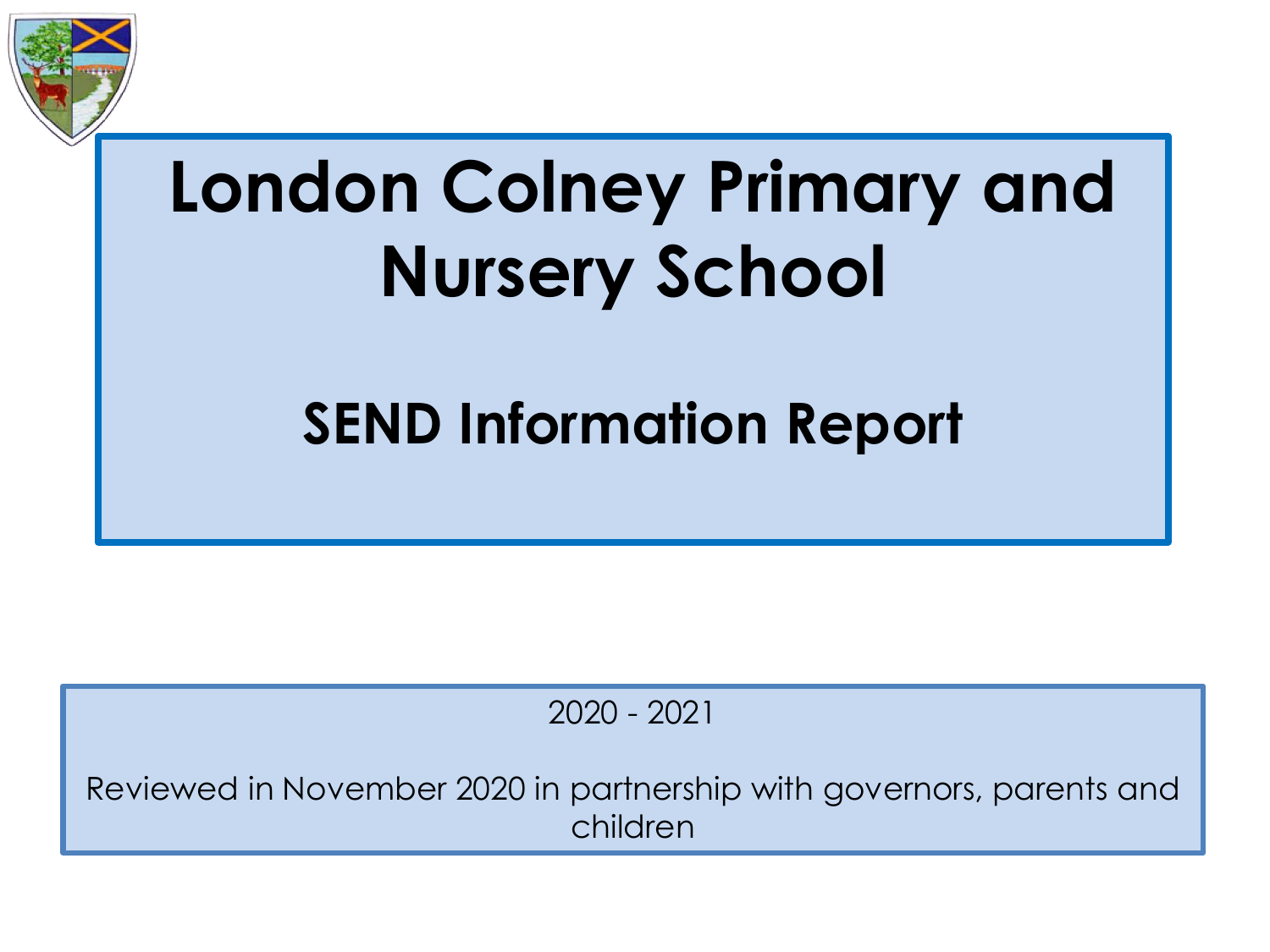

## **Introduction**

All Hertfordshire local authority( LA) maintained school have a similar approach to Meeting the needs of pupils with special educational needs and disabilities (SEND) and are supported by the LA to ensure that all pupils, regardless of their specific needs, make the best possible progress in school.

All schools are supported to be as inclusive as possible, with the needs of pupils with SEND being met in a mainstream setting wherever possible.

#### **The four broad areas of need are:**

- ❖ Communication and interaction
- Cognition and learning
- ◆ Social, emotional and mental health difficulties
- Sensory and physical needs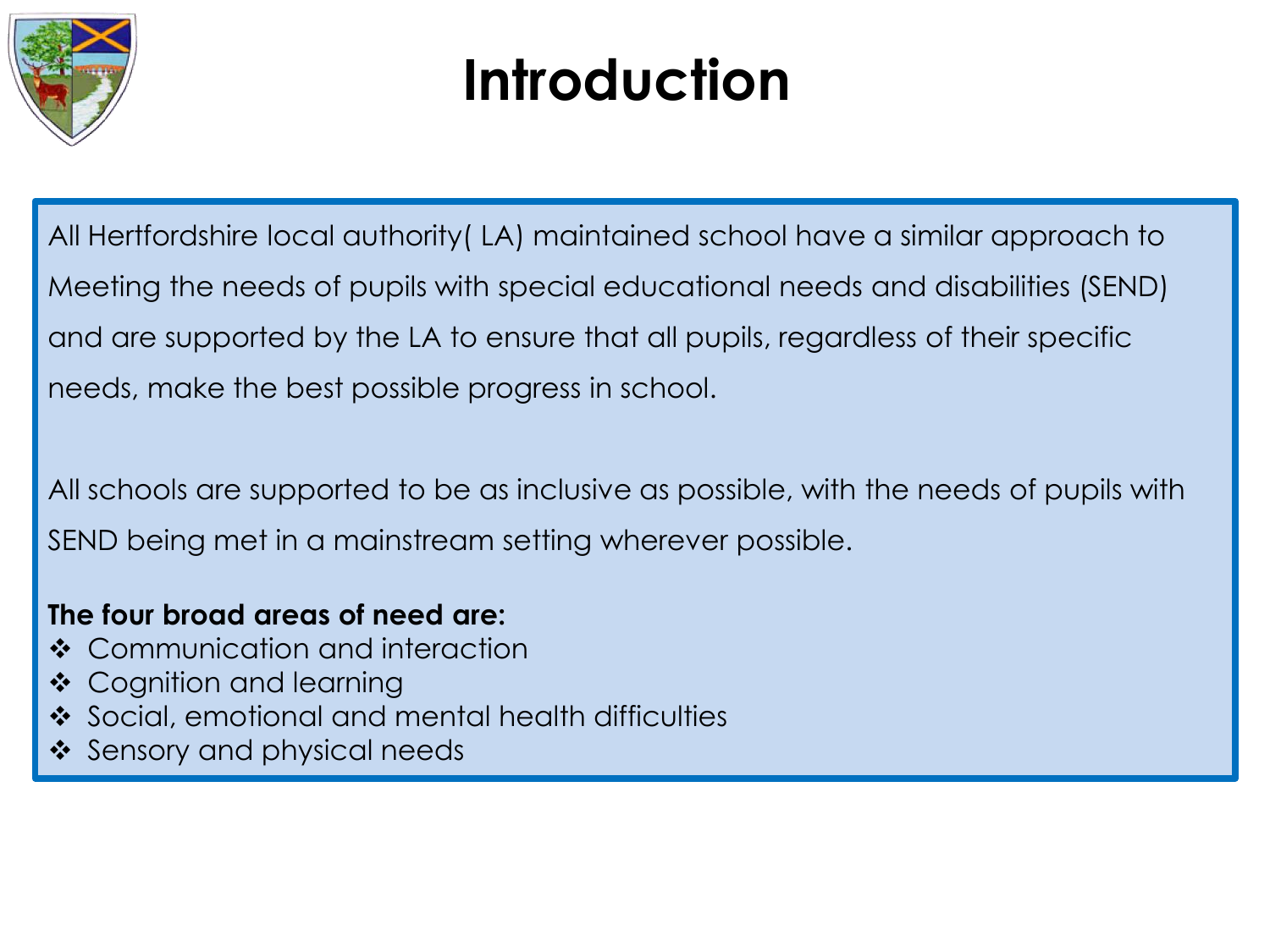

## **What is the Local Offer?**

The Children and Families Bill requires local authorities and schools to publish and keep under review information about services they expect to be available for the children and young people with SEND aged 0-25. This is the Local Offer. The intention of the Local Offer is to improve choice and transparency for families. It is also an important resource for parents and carers in understanding the range of services and provision in the local area.

To find out about the local authority's Local Offer of services and provision for children and young people with SEND, click on the link below.

https://www.hertfordshire.gov.uk/microsites/local-offer/about-the-local-offer.aspx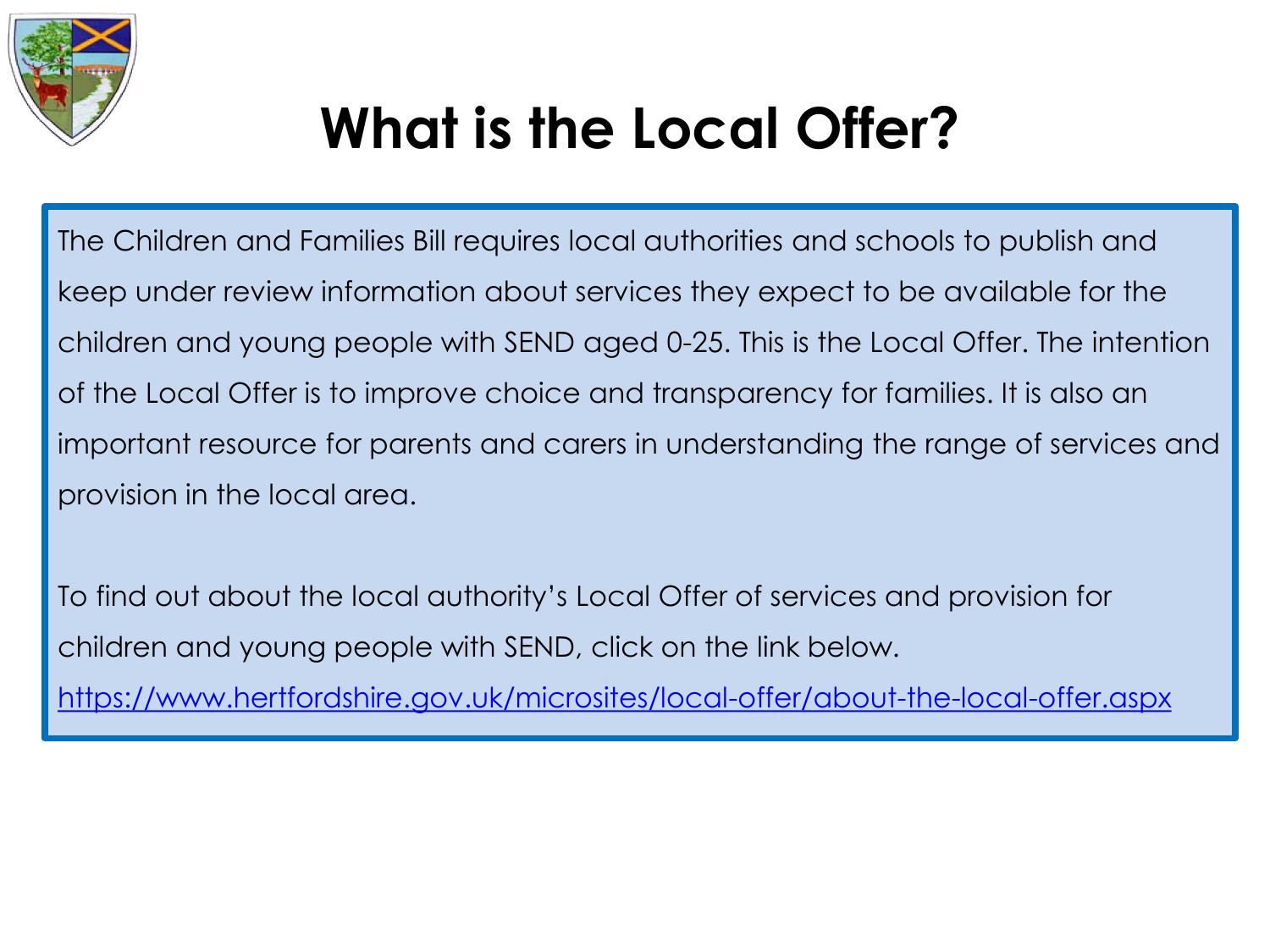

Please click on the links below to find out more about how we can support your child at London Colney Primary and Nursery School

- How does the school know if children/young people need extra help and what should I do if I think my child may have special educational needs?
- How will school staff support my child?
- How will I know how my child is doing?
- How will the learning and development provision be matched to my child's needs?
- What support will there be for my child's overall wellbeing?
- What specialist services and expertise are available at or accessed by the school?
- What training have the staff, supporting children and young people with SEND, had or are having?
- How will you help me to support my child's learning?
- How will I be involved in discussions about and planning for my child's education?
- How will my child be included in activities outside the classroom including school trips?
- How accessible is the school environment?
- Who can I contact for further information?
- How are the school's resources allocated and matched to children's special educational needs?
- How will the school prepare and support my child to join the school, transfer to a new school or the next stage of education and life?
- How is the decision made about how much support my child will receive?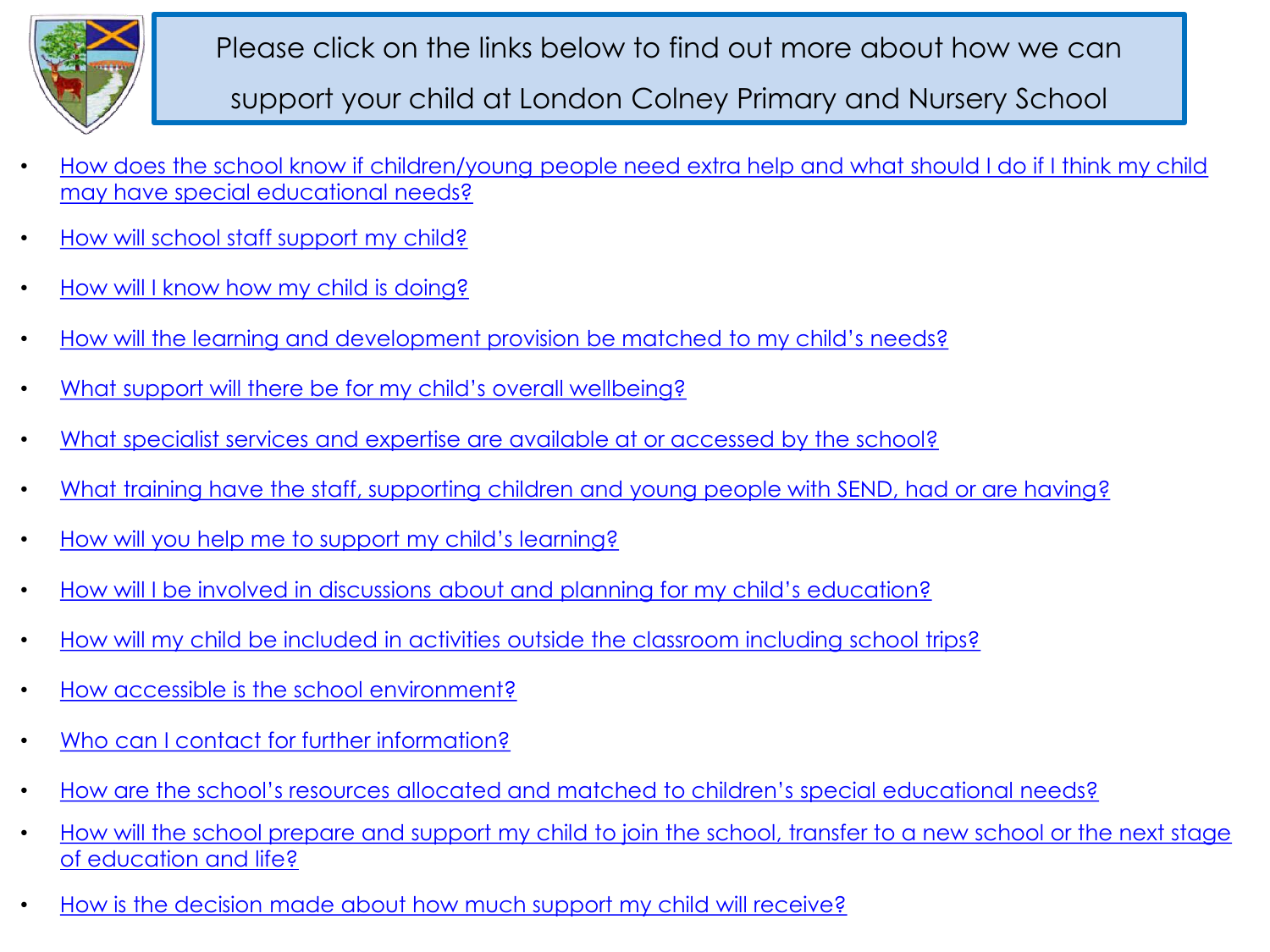

Main Menu

#### **How does the school know if children/young people need extra help and what should I do if I think my child may have special educational needs?**

- At London Colney Primary and Nursery School, we monitor all children's progress rigorously.
- We complete a baseline assessment of all children when they enter the school and assess their work every half term. These assessments are discussed with the head teacher and the Special Educational Needs Coordinator (SENCo) at half termly pupil progress meetings.
- If it is felt that a child is not making progress, teachers identify main areas of need and discuss these with the SENCo before putting new strategies in place. This will initially take the form of additional support in class or targeted intervention and may then move to seeking external advice from an external agency.
- If parents/carers wish to discuss their child's progress at length, they are requested to complete a concern form which will then be passed on to the appropriate member of staff and the SENCo.
- Pupil Passports will be put into place if a child is recieving additional support as well as being on the SEN register. These will outline small steps of progress to an overall goal following the *assess, plan, do, review* cycle. Pupil passports are reviewed termly with parents/carers and children.
- Parents/carers, the class teacher and the school SENCo will also be able to talk about whether referral to an external agency would benefit the child for more specialist advice and support.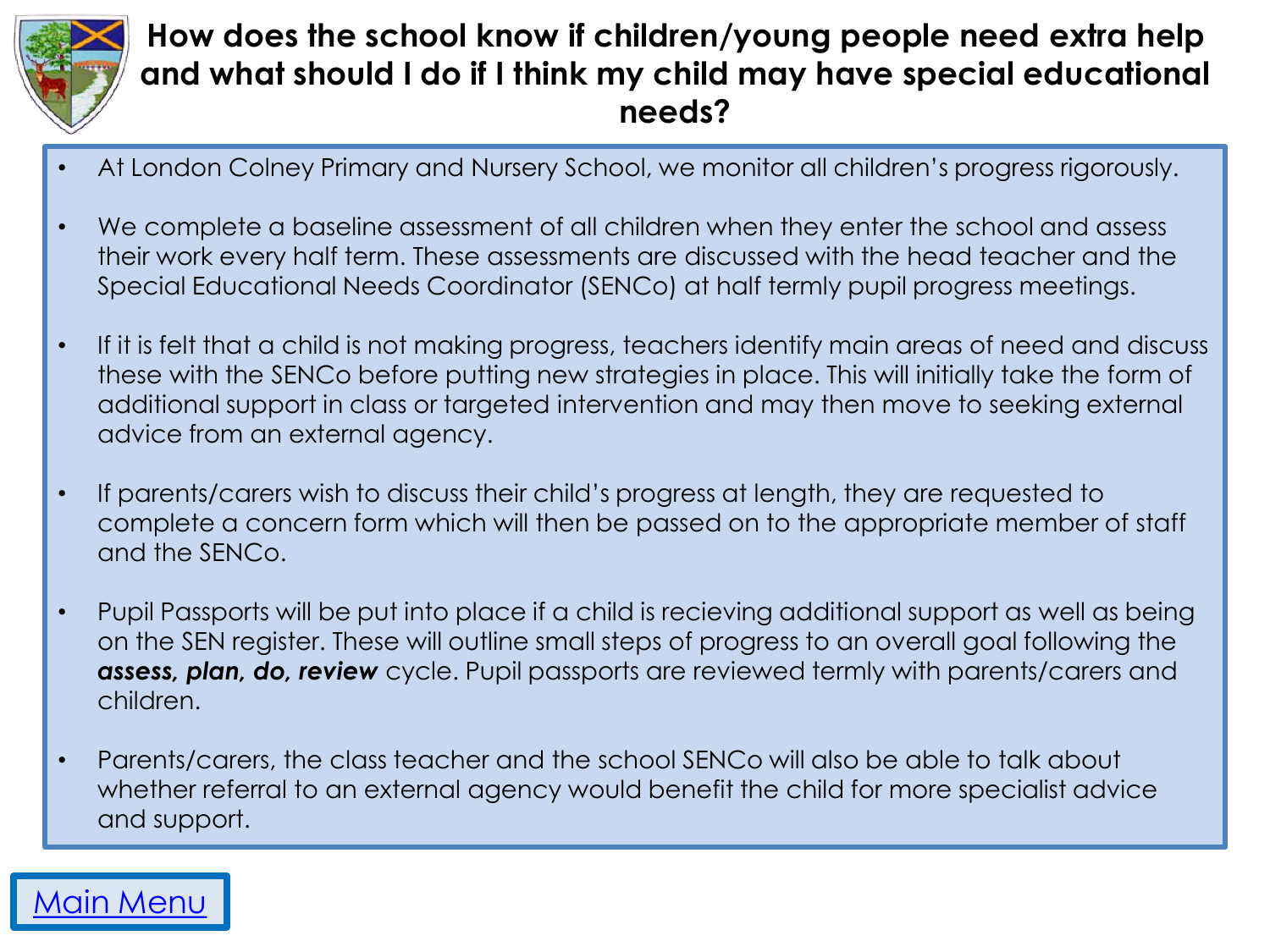

#### **How will school staff support my child?**

- The class teacher is responsible for planning and implementing a child's education programme. The class teacher may decide that a child needs additional support in class and may do extra small group or 1:1 work with them to support their learning.
- The class teacher may also ask a Learning Support Assistant (LSA) to work with a child as part of a small group or 1:1, working on specific targets set by the teacher.
- If the class teacher is concerned about a child's progress, they will ask the SENCo for advice and support to implement new support strategies.
- The head teacher will also be informed about a concern about a child's progress as part of pupil progress meetings held every half term.
- If appropriate, a Pupil Passport will be written with the child, parents, class teacher and SENCo.
- When a child receives advice from an external agency, for example a speech therapist, the class teacher will liaise with the therapist who will provide targets for the child to work on in school.
- The class teacher will ensure that the child works on these targets and will feed back to external agencies and parents on progress made.

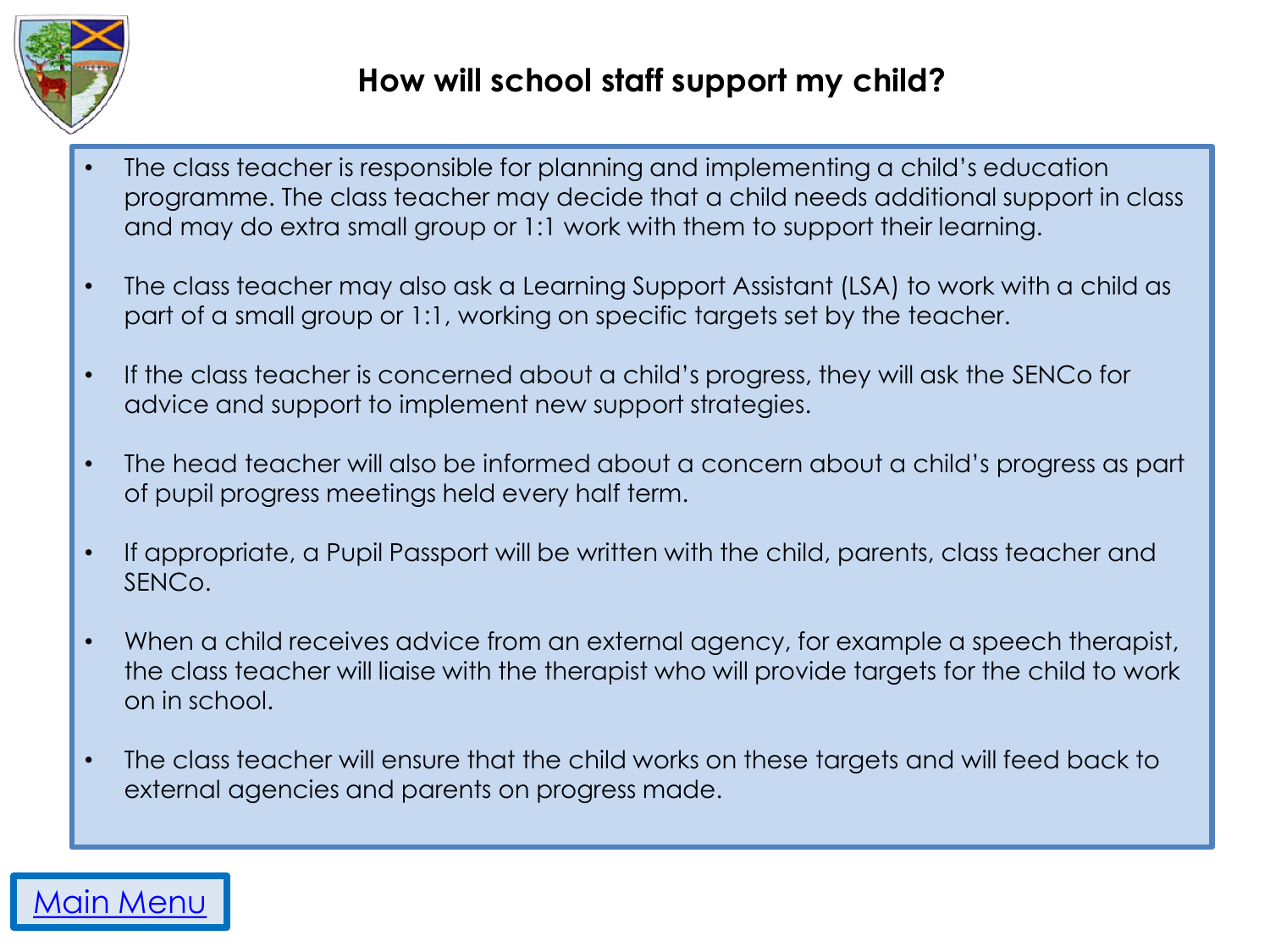

- All children at London Colney Primary and Nursery School, have good quality teaching and there are high aspirations for all.
- Children who are not meeting age related expectations are identified early and progress of all children is monitored frequently throughout each term.
- Parents/carers meet with class teachers in the Autumn and Spring term for academic review days to discuss how their child's progress.
- In the Summer term, parents/carers receive an annual written report detailing their child's progress.
- In the Early Years there is a further parents meeting in which the Unique Child Summary is shared.
- Parents are able to meet with the class teacher at any point in the school year to discuss any concerns they have.
- If a child is not meeting age related expectations or has a special educational need and pupil passport has been put in place, parents and pupils will also meet at least termly with the class teacher to discuss progress made against the targets set in the plan.
- At times, parents/carers and class teachers may feel that more frequent communication would benefit their child. In these circumstances, the class teacher and SENCo will make individual arrangements with parents/carers to ensure a home-school link that will benefit the child.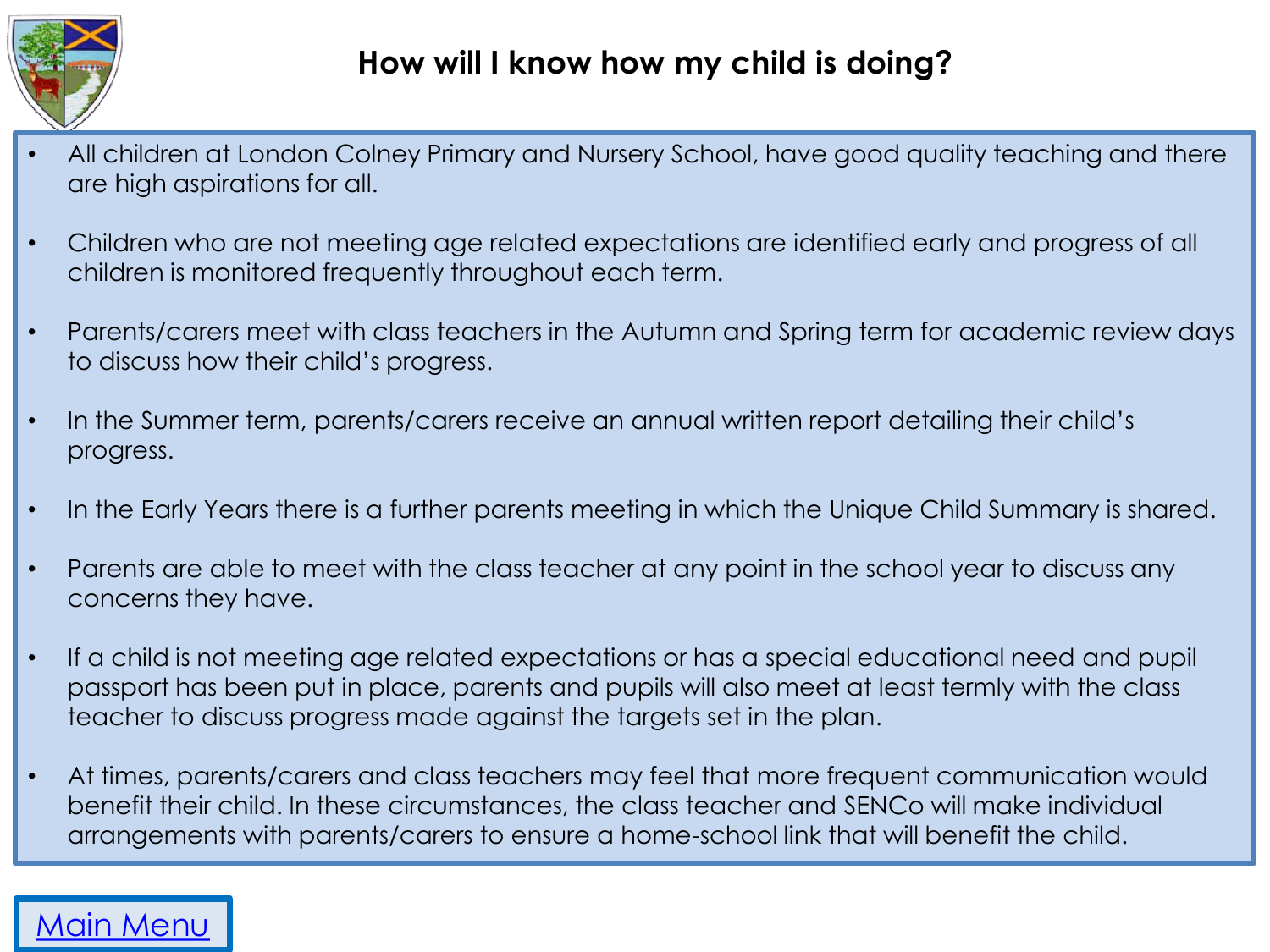

**How will the learning and development provision be matched** 

#### **to my child's needs?**

- Learning activities in class are differentiated to meet the needs of individual pupils, supporting children who are finding expected levels for their year group difficult to meet as well as extending the thinking and challenging those children who are more able.
- Class teachers set work to extend and challenge children at all levels.
- Learning Support Assistants may work with children in small groups or 1:1 on targets set by the teacher to give children to make accelerated progress and catch up with their peers.
- When planning, the class teacher will assess where the children are in a particular part of the curriculum, plan work to move their learning on and review how each child is progressing in order to determine next steps for every child.
- London Colney Primary and Nursery School has a good level of expertise in a wide range of special educational needs. Staff have received a wide range of training, for example: children with Autism (AET Level 1), speech and language difficulties (Wellcomm), ADHD, Dyslexia and Adverse Childhood Experiences.
- The school will always keep up to date with current training to maintain expertise within the school of a high quality.

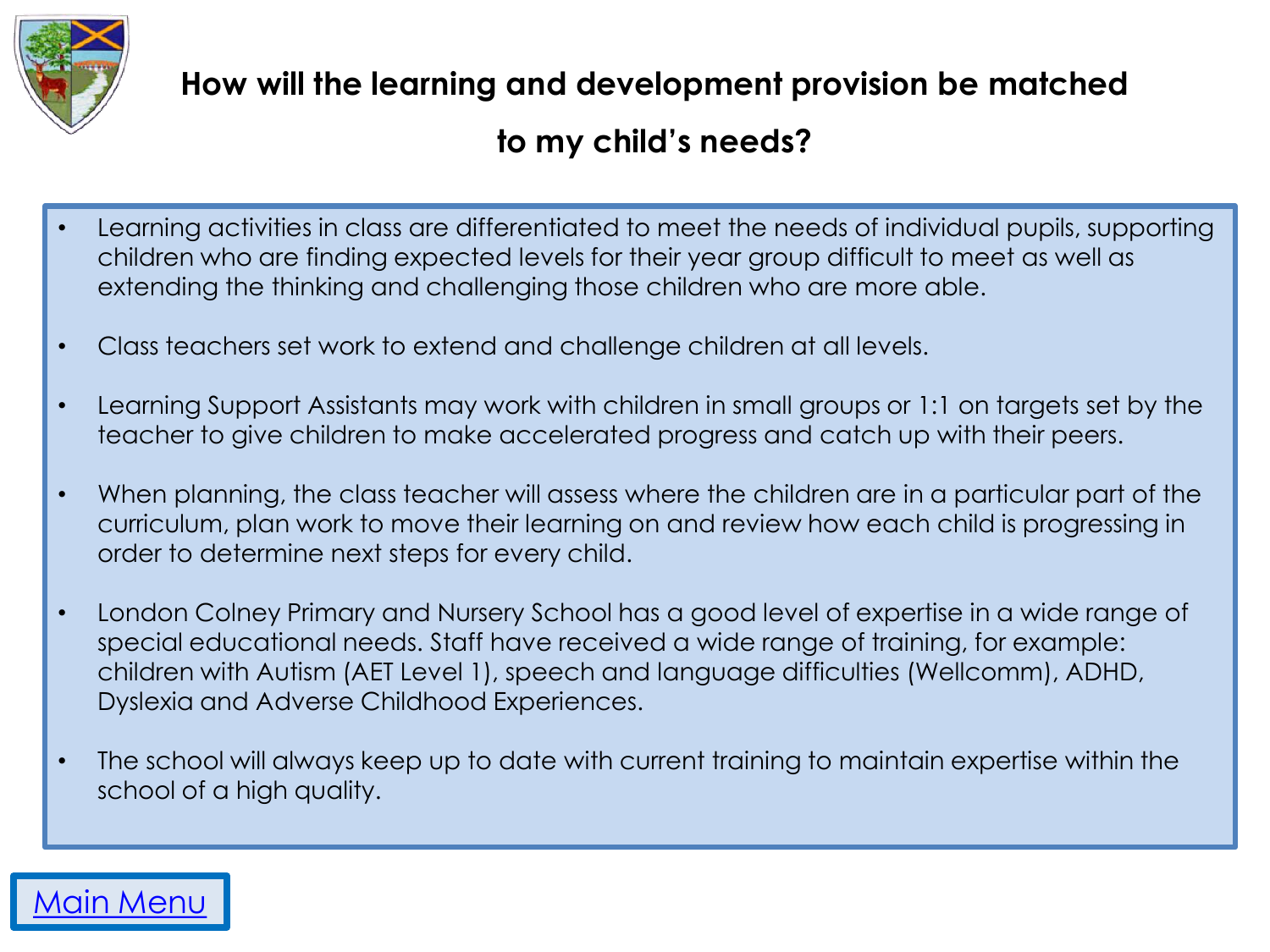

#### **What support will there be for my child's overall wellbeing?**

The wellbeing of all children is a priority at London Colney Primary and Nursery School. The children are taught that they are always able to talk to an adult at school if there is something concerning them. The children have weekly Personal, Social and Health Education (PSHE) lessons where we explore feelings and emotions through circle time games, role play and discussion.

- Each class has a communication box where children can write about problems they may be having and this is then followed up by the class teacher.
- There is a weekly nurture group for children that need additional pastoral support.
- Children are taught about what bullying is and how to deal with any incidents.
- Any reported incident of bullying is investigated thoroughly and recorded in the school's monitoring system. Bullying incidents are also reported to Governors and County.
- Some children need further support in the form of counselling. This is arranged in blocks of 6 to 12 weeks. When this occurs there will be close liaison with parents, carers and the class teacher.
- Children at school who have medical needs will have a medical plan in place so that staff are aware of a child's needs, any medication required and procedures to be carried out should the need arise.
- Medicines (such as inhalers or epi-pens) are kept securely in the medical cabinet.
- The school is nut-free and food allergies can be catered for with regard to school meals. The kitchen also serves vegetarian and halal food.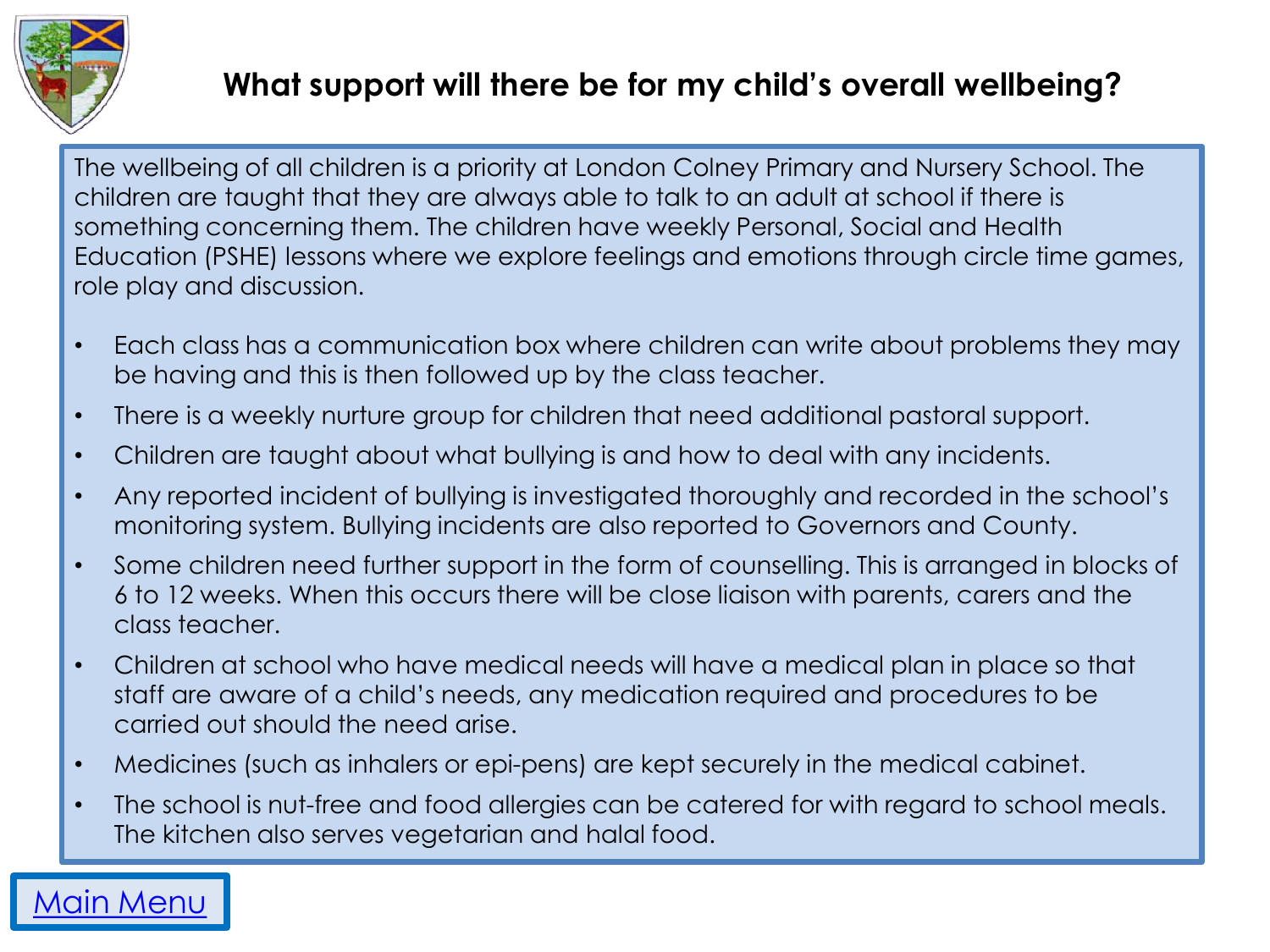

#### **What specialist services and expertise are available at or accessed by the school**?

At London Colney Primary and Nursery School, we will seek advice and support from outside agencies where required, for individual children. This enables pupils to receive specialist advice to support them in their learning.

Currently, the school is working with:

- The Communication and Autism Team
- Special Advisory Teachers
- Occupational Therapists
- Speech and Language Therapists
- Educational Psychologists
- The School Nursing Team
- NESSie
- Staff from the Specific Learning Difficulties Base.

#### **What training have the staff, supporting children and young people with SEND, had or are having?**

- London Colney Primary and Nursery School has a good level of expertise in a wide range of special educational needs.
- Staff have received training regarding Autism, speech and language therapy (including WELLCOMM), ADHD, specific learning difficulties and mental health.
- The school will always keep up to date with current training to maintain expertise within the school of a high quality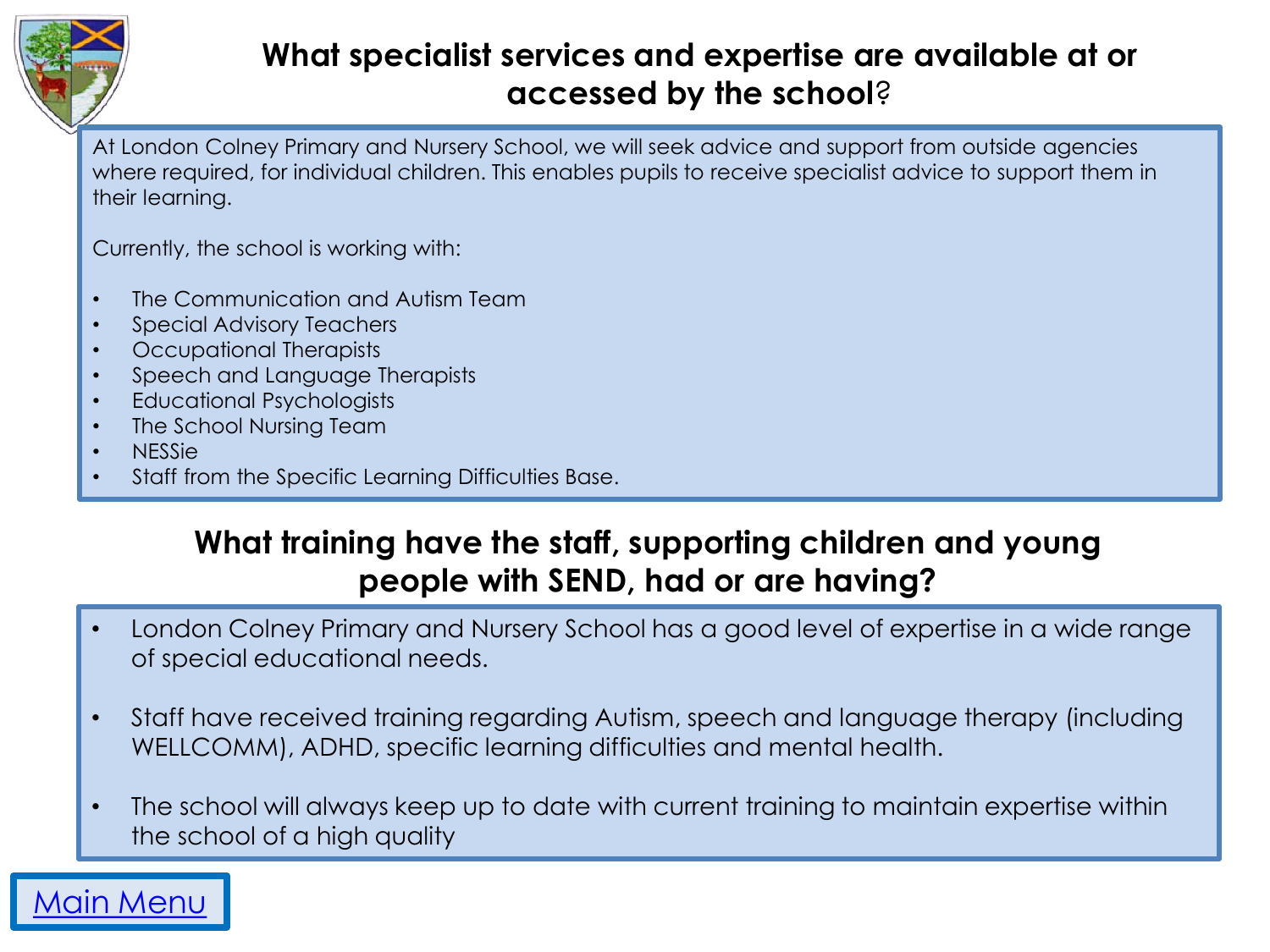

#### **How will you help me to support my child's learning?**

- Class teachers and parents meet regularly to discuss children's progress, especially where there is a concern. These meetings are an opportunity to discuss what the child is working on at school and how this can be supported at home.
- Additional support may form part of a pupil passport where outcomes are set, worked on at school and at home, and then reviewed in order to set next steps.
- Class teachers also welcome feedback from parents about what they are working on at home and strategies that work well. This enables everyone involved to be working together to support the child in the best way to move progress forward.
- Termly 'My Learning Experience' forms are sent home for children receiving additional support to ensure both pupil and parent voice is included in the provision for individual children.
- The school runs information workshops for parents, such as the teaching of phonics, mental arithmetic and e-safety.
- Parents are invited in to school for open mornings to join their children in lessons. This helps to inform parents about how children learn in school and give ideas for further support at home.

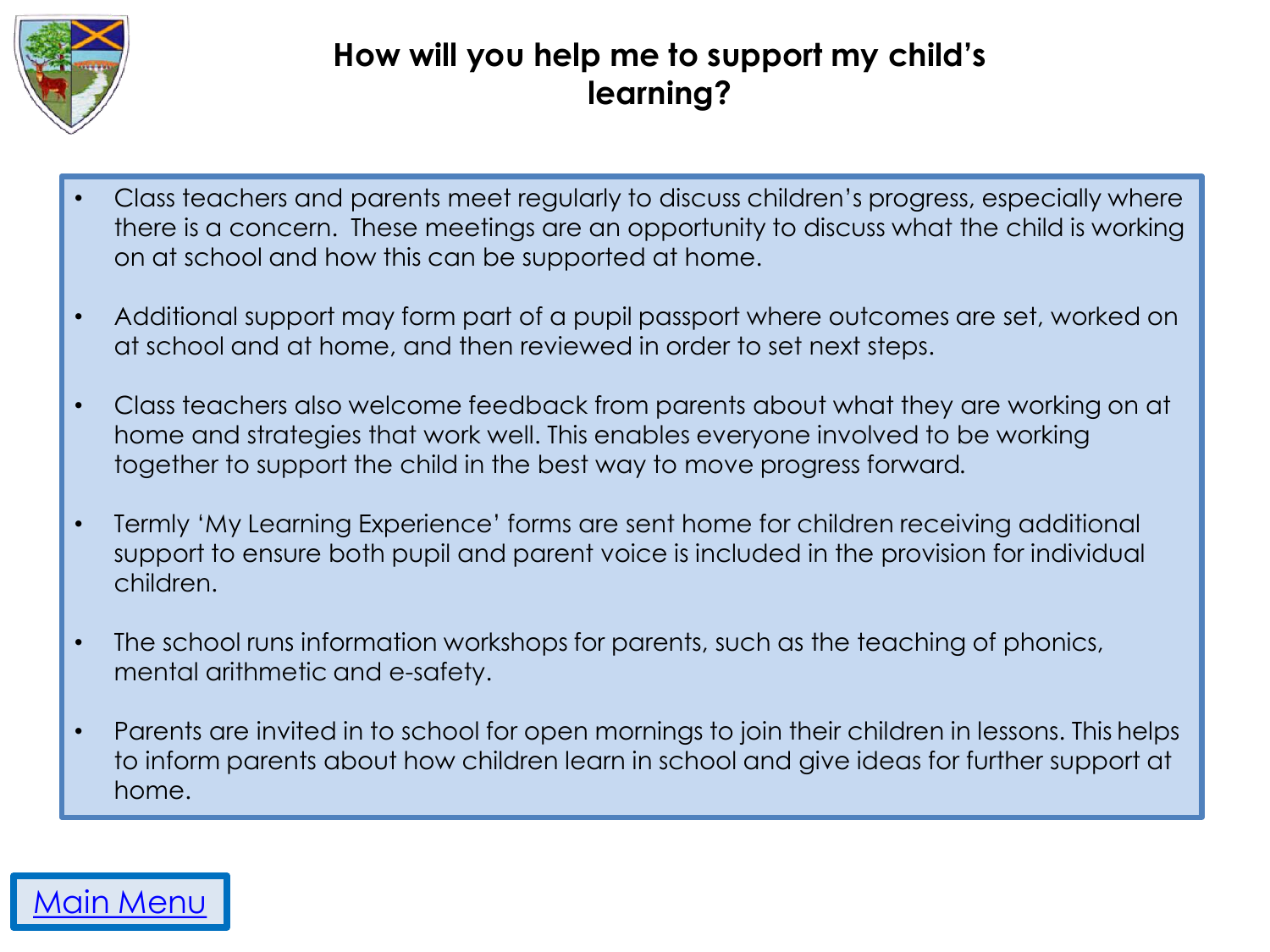

#### **How will I be involved in discussions about and planning for my child's education?**

- Parents/carers will be regularly involved in planning their child's education, through consultation evenings in the Autumn and Spring term and at least termly meetings to review and discuss aims for a child's pupil passport.
- Parents/carers are also encouraged to become involved more widely in the life of the school. Parents welcomed to volunteer in class to hear children read or assist in activities they have a particular area of expertise in.
- The school has a PTA who arrange events for the school such as a termly disco and the schools Christmas and Summer Fair.
- There is also a role for parents/carers as part of the governing body.
- Pupils with Special Educational Needs and Disabilities are involved in planning their education. They are regularly consulted on what they feel is working for them to support them in their learning and they are involved in the pupil feedback morning where all children talk about what has gone well over the past academic year and what they would like to see happening over the next academic year. These views are then taken by the teachers to shape the curriculum for the next year.
- Termly 'My Learning Experience' forms are sent home for children receiving additional support to ensure both pupil and parent voice is included in the provision for individual children.

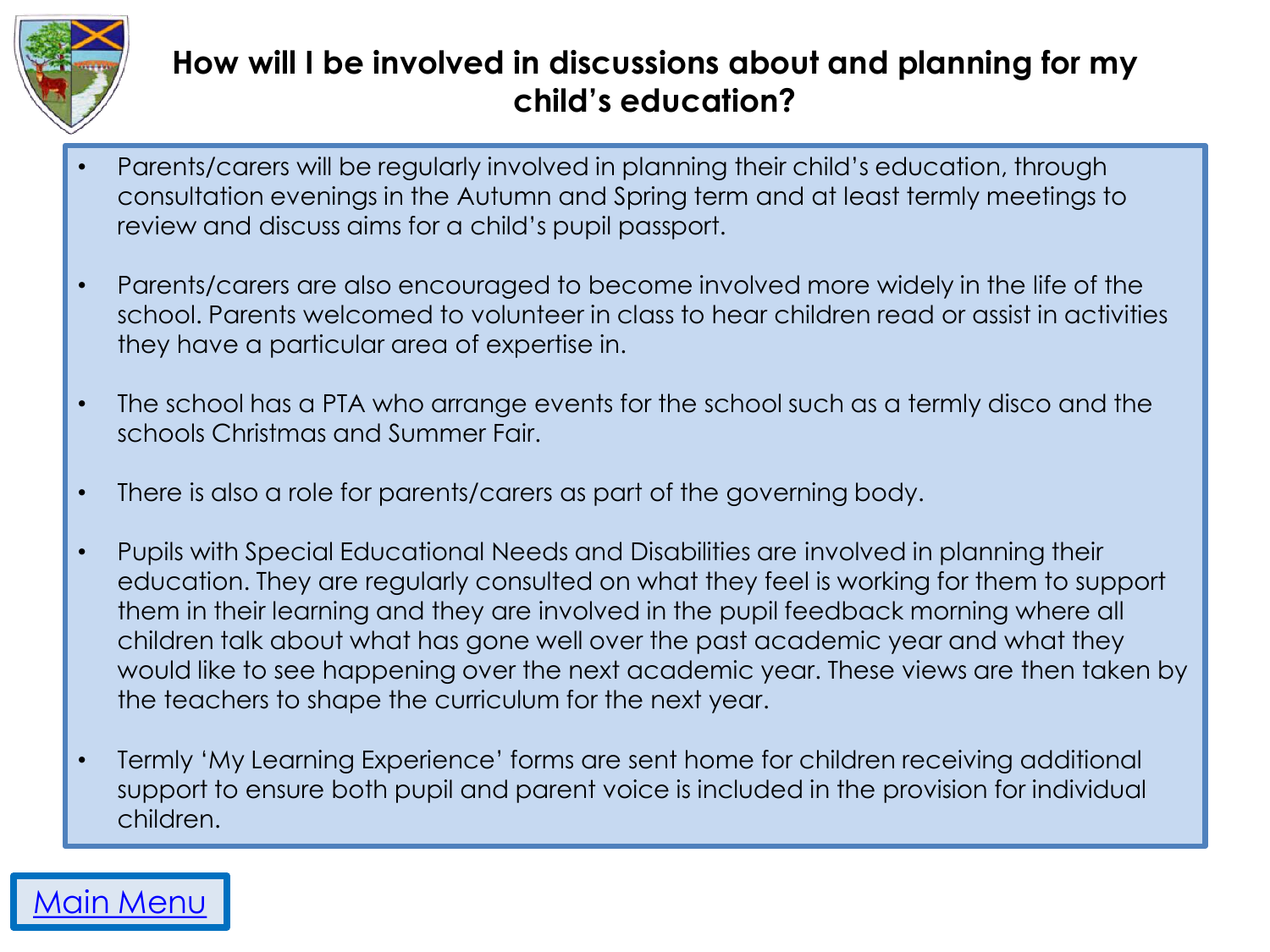

#### **How will my child be included in activities outside the**

#### **classroom including school trips?**

- London Colney Primary and Nursery School is an inclusive school and every effort is made to ensure that all children are included in all aspects of school life and activities.
- Risk assessments are made for all activities outside the classroom and provision is put in place for children with additional needs where required.
- This may take the form of 1:1 adult support for trips, including the school journey over 4 nights.
- Activities, such as sports day, include differentiated activities to meet the needs of the children and children working in teams to support each other.

#### **How accessible is the school environment?**

- The school is fully wheelchair accessible and there are disabled changing toilet facilities.
- Class teachers use visual cues routinely as part of teaching to support those children who access learning better through visual strategies.
- Children are able to use ICT for communication where they find writing difficult, for example through programmes such as Clicker Docs.
- Members of the school staff are able to translate for parents who speak Bangla, Arabic, French and German. Translators for other languages can also be arranged.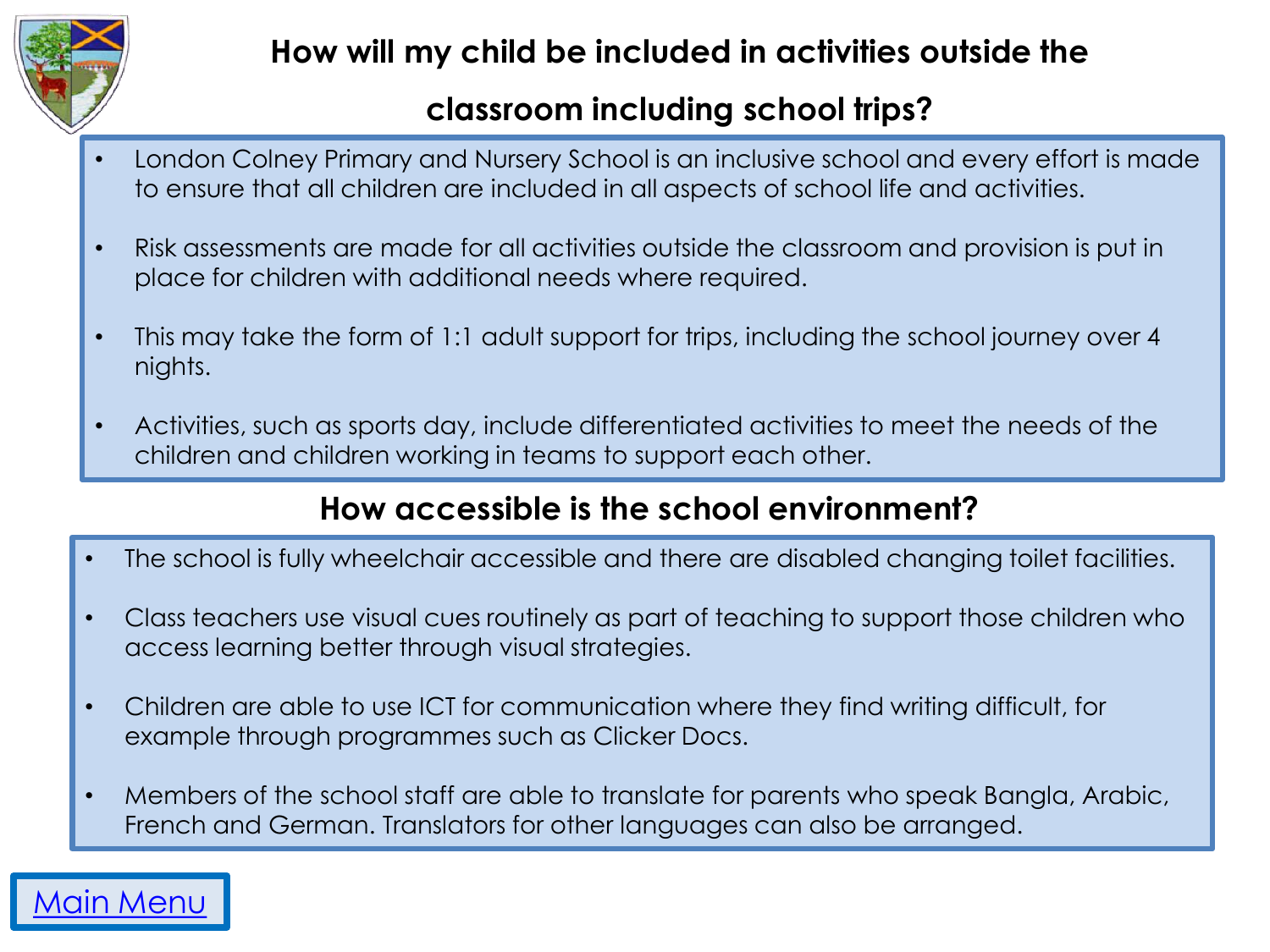

#### **Who can I contact for further information?**

- If parents/carers are concerned about their child's progress, the class teacher should always be the first point of call.
- If concerns persist, parents can speak to the school SENCo, Louise Dembowicz. If difficulties persist further, the advice of the head teacher can be sought.
- If required, complaints can be discussed with a member of the senior leadership team.

#### **How are the school's resources allocated and matched to children's special educational needs?**

- At London Colney Primary and Nursery School, we ensure that resources are matched to a child's needs by regularly updating a provision map for all children. Provision for all children is regularly reviewed and the impact is monitored.
- There is a strong focus on Quality First Teaching, meaning that children will only be removed from the classroom for very specific interventions if necessary as the teaching in the classroom will cater for their needs.
- We ensure that all reasonable adjustments are made to support children with SEND.
- Provision maps are reviewed and updated half termly to reflect the current needs of the children. This is used to allocate staff and resources to individual children and to classes.
- Teachers use the provision map to plan in class support and intervention groups to take place. It is the basis for planning training for the whole staff and individual class teachers.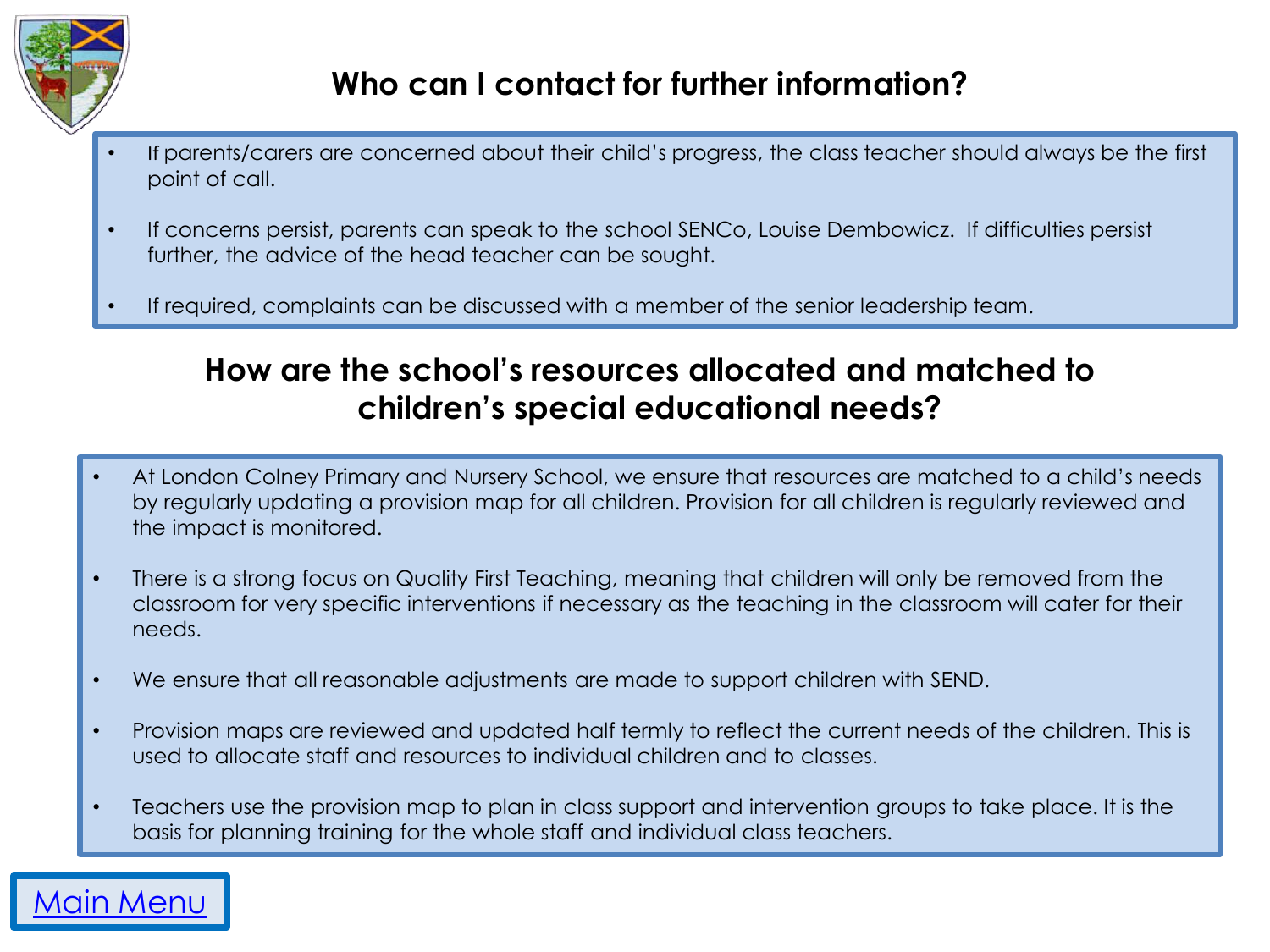

#### **How will the school prepare and support my child to join the school, transfer to a new school or the next stage of education and life?**

- At London Coney primary and Nursery School, we aim to make transitions as smooth as possible by ensuring that parents and children are prepared for the next step in life.
- Before children enter the school, parents and children are invited to a 'Transition Morning' during which the parents/carers and children can meet the class teacher, spend time in their new class and find out information about their new school. This takes place in both Nursery and in Reception.
- Transition mornings are held at the end of each summer term so that pupils can spend a morning getting to know their new class teacher and finding out a little bit about the coming year.
- As part of transition from Year 6 to secondary school, children will spend a day at their new school in July and a transition programme is completed in school.
- The Reception class teacher will meet with feeder nursery staff to share information and the Year 6 teacher will meet with staff from secondary schools to pass on information about each child.
- Home/School visits take place for all children when they join Nursery and Reception, members of staff will visit the child's home to meet with the parents and discuss their child in detail.
- Some children may find the transition process more challenging. Additional support is given for this and, if appropriate, an individual transition programme will be arranged. Children may require several visits to their new classroom or school to get to know their teacher and surroundings.
- The class teacher may make a book of photographs of the classroom and the staff, for the child to take home over the summer holidays so that they are able to spend time familiarising themselves with their new classroom.
- Parents/carers may wish to meet with the new class teacher and support staff to be able to discuss issues that may arise and strategies to put in place in order to make things as smooth as possible for the child.